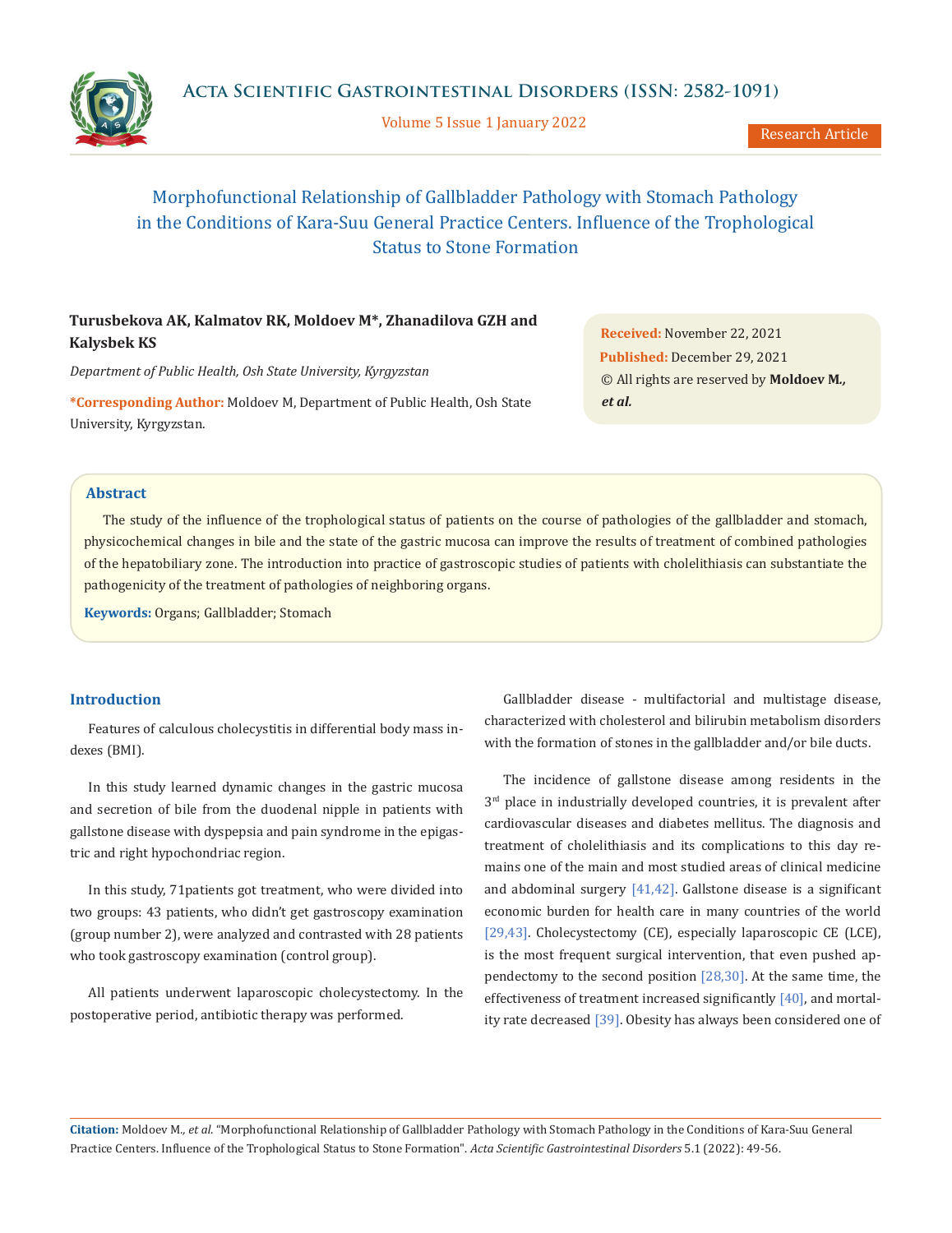the main risk factors for the development of cholelithiasis [37,38]. However, in recent years, gallstones have become ubiquitous in persons with normal and low body weight [1]. The reasons for this phenomenon are not clear and require clarification, especially since young people have become susceptible to gallstone disease, including not only women, but also men [2]. In the available local and foreign literature, no works were found highlighting the features of the course of combinations of pathology of the gallbladder and stomach in patients with different body weights. The need to further improve the results of diagnosis and treatment due to the high likelihood of developing a variety of complications is not only a medical, but also a social problem  $[6,9,35]$ . Currently, there is growing interest in the study of the role of changes in the physicochemical properties of bile and gastric juice, factors of trophological status in the blood (leptin, insulin), pro-inflammatory cytokines, etc. in patients with different trophological status. The study of this issue is of practical importance, since the need to address these issues can serve as the basis for solving the economic burden on the state, reducing the days of inabiliity to work of patients of working age, shortening time of patients in hospitals. A clear dependence of the functional state of the gallbladder on the amount of adipose tissue has been established - the likelihood of hypokinesia increases with an increase in the specific gravity of adipose tissue. Among patients aged 25-45 years, cholelithiasis occurs in every fifth [1], which undoubtedly affects the socio-economic state of the country [3]. For practical healthcare, it is important to introduce accurate, timely methods of diagnosis and treatment of the disease in order to identify concomitant pathologies and reduce the number of complications, incl. operational benefits, which will reduce the socio-economic burden [4].

In Kara-Suu territorial hospital, the number of operated patients with calculous cholecystitis in 9 months of 2021 is 71, of which 28 patients underwent gastroscopy. A wide range of diagnostic and therapeutic methods has led to a revision of the strategy and tactics for cholelithiasis. Naturally, it became necessary to optimize the choice of diagnostic tests and treatment methods individually for each patient.

Cholecystectomy does not eliminate the complex pathophysiological foundations formed during gallstone formation of the digestive processes, which are subsequently realized in violation of the deposition, absorption and digestion of food. The main link in

the dysfunction of the gastroduodenal zone is generally recognized as a deficiency of gastric and pancreatic enzymes.

In most cases, chronic cholecystitis is combined with stomach pathology. Inflammation of the stomach in gallstones is practically not paid attention, as evidenced by the lack of publications on this issue.

The aim of our study is to study the physicochemical changes in bile, gastric juice and gastric mucosa, the influence of trophological status factors on the course of calculous cholecystitis and gastric pathology, the main patterns of occurrence and the influence of trophological status on the development of this pathology.

#### **Research Data and Methods**

The results of the study are directly related to practical medicine and make it possible to expand the understanding of surgeons, therapists, gastroenterologists, endoscopists and doctors of other specialties on methods of diagnosis, prevention, treatment of calculous cholecystitis with gastric pathology in patients with different body weights, as well as postoperative rehabilitation depending on body weight. Determination of the level of the hormones leptin, insulin in the blood helps to predict the severity of the postoperative period in patients with calculous cholecystitis with stomach pathology and to adjust the therapy immediately after the operation.

71 patients with calculous cholecystitis were operated on the basis of Kara-Suu General practice centers. Patients are divided into 2 groups: patients who underwent gastroscopy; patients who refused gastroscopy and patients who did not require gastroscopy.

The patients included in this study, underwent general health assessment, laboratory diagnosis, diagnostic imaging techniques, functional and anthropometric measurements.

Patients of the first group were examined using a video gastroscope OLYMPUS CV-140 and the following changes were revealed: 8 patients had multiple erosive-hemorrhagic changes in the gastric mucosa, hypersalivation. In 2 patients, the mucous membrane of the duodenum is edematous with multiple small erosions, bile in the lumen of dark brown color, sticking of bile, large duodenal nipple edematous with the pancreatobiliary zone disease, in 3 patients in the lumen of the duodenum, bile is light yellow in color, the mucosa with foci of hyperemia due to chronic pancreatitis

**Citation:** Moldoev M*., et al.* "Morphofunctional Relationship of Gallbladder Pathology with Stomach Pathology in the Conditions of Kara-Suu General Practice Centers. Influence of the Trophological Status to Stone Formation". *Acta Scientific Gastrointestinal Disorders* 5.1 (2022): 49-56.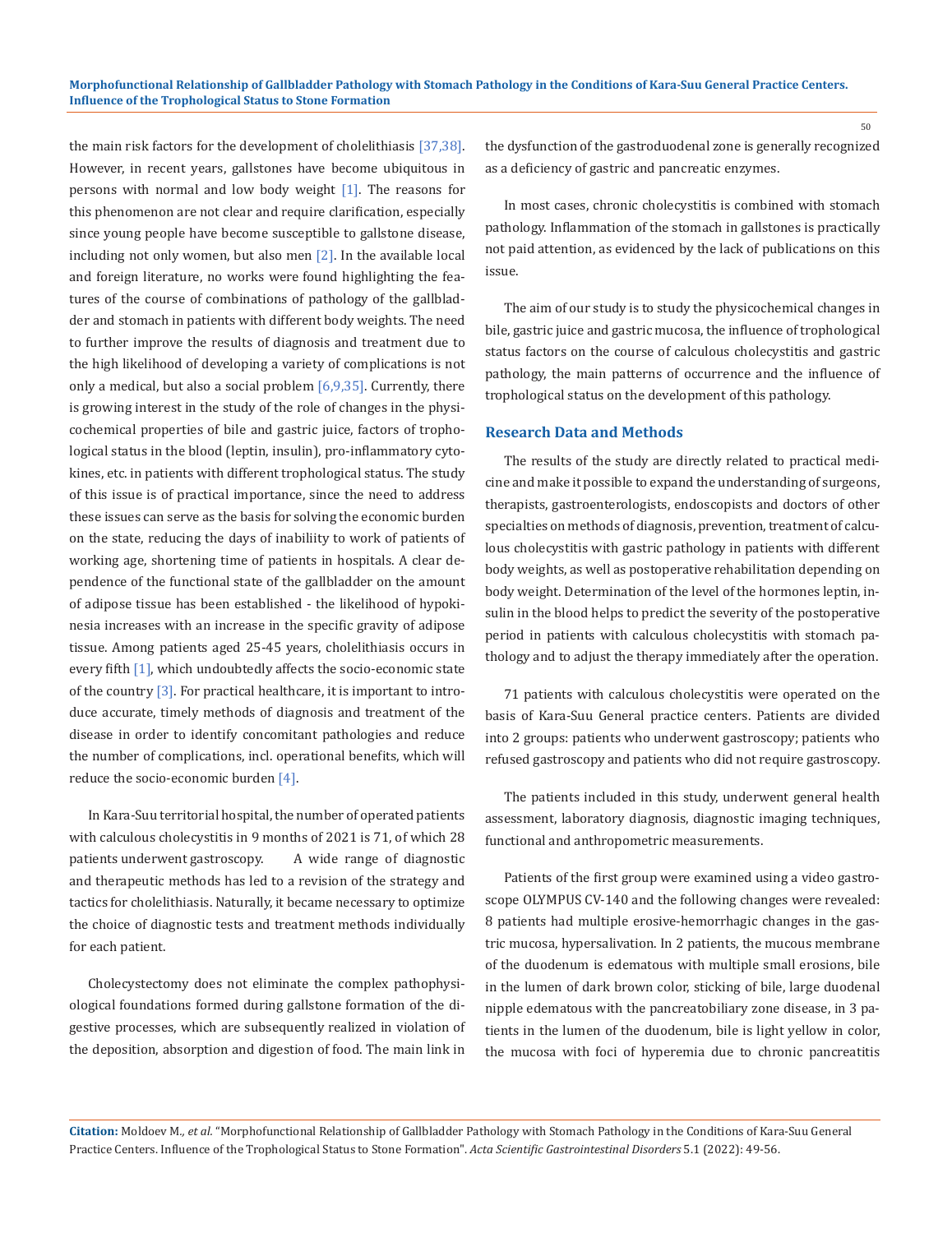caused by chronic cholecystitis, peristalsis is preserved, folds are normal, large duodenal nipple is normal, in 4 patients catarrhal inflammation of the mucous membrane of the lower third part of the stomach, edema of the mucous membrane with symptoms of small erosions due to acute pancreatitis caused by acute cholecystitis, hyperemia and pyloric edema, in 11 patients increased size of the stomach, atonic, sluggish peristalsis, stretched folds, atrophic changes in the gastric mucosa. Chronic gastritis is also noted in the lower third part of the stomach, more in the antrum with superficial erosions.

#### **Research methodology and methods**

For work clinical and statistical research methods, laboratory and instrumental investigations were used. The object of the study is patients with uncomplicated and complicated calculous cholecystitis with different body weights. The subject of the research is the analysis of the factors of the relationship between the risk of calculous cholecystitis and gastric pathologies in individuals with different body weights.

The course of the postoperative period in patients with calculous cholecystitis depends on their body weight, the presence complications and accompanying pathologies. In contrast to patients with normal and low body weight, the postoperative period of patients with obesity aggravate non-alcoholic fatty liver disease, prolonged stone carriage and exacerbation of pancreatitis and gastric pathologies, in particular acute gastritis, erosive gastritis, and stress ulcers.

The medical histories of 71 patients with cholelithiasis were studied, who were operated in the Kara-Suu general practice centers in 2021for 10 months. All patients underwent laparoscopic surgery.

Almost all patients had complaints of pain in the epigastrium and right hypochondrium, nausea and vomiting, only 3 had complaints of pain in the right hypochondrium without vomiting. Patients were divided into groups according to gender, age, weight and height (shown below).

#### **Results and its Discussion**

The clinical manifestations of chronic cholecystitis are very diverse, although in 17.77% of cases the disease is asymptomatic. A number of authors believe that the disease does not have specific highly sensitive symptoms at all; as a rule, it is a manifestation of stomach pathology. Until now, the pathogenesis of gallstone disease has not been sufficiently studied [20,21]. Modern concepts of gallstone diseases allow us to consider it as a systemic disease, some of the factors underlying, in addition to infection, metabolic and hormonal disorders play an important role, and the main reason - lipid distress syndrome [23,27,32,45]. Gallstone diseases is associated with other metabolic disorders like obesity, diabetes mellitus, hypothyroidism, and there are no gender differences in this [22,23,26,34,32,46]. So far, however, predisposing factors for the formation of stones are: obesity, female, old or senile age, physical inactivity, overeating of fatty and high-calorie foods, numerous pregnancies and childbirth in history, iatrogenic factors [16,33,34]. If we take into account that cholesterolemia in women in average lower than in men, then the prevalence of cholesterol in women is not clear [47,48]. Bile lithogenicity is higher in women than in men. There is a lot of evidence of connection between obesity and gallstone disease: hypercholesterolemia of obese, high intra-abdominal pressure, especially in abdominal obesity, impeding bile secretion, non-alcoholic fatty liver disease (NAFLD) affects [17- 19,31,36].

51

Dysplasia of connective tissue can contribute to the development of gallstones: changes in the shape of the gallbladder (bends, hook shape, etc.) hinder bile secretion. The gallbladder is under complex hormonal influences. Two main mechanisms of the participation of hormones in the development of cholelithiasis can be identified: 1) the role of hormones in the processes of fat metabolism is great, and therefore in the regulation of the synthesis and decay of lipids, contributing to lipid "distress syndrome"; 2) hormones are involved in the pathogenesis of functional disorders of the biliary tract [5,44]. Changes in cholesterol, lipid and mineral metabolism, as well as bile secretion processes can largely be associated with endocrine disorders, with abnormalities in the secretion of hormones [5]. Cholecystokinin is produced by 16 neuroendocrine cells of the stomach, duodenum, and jejunum. Previously, it was believed that cholecystokinin is the main factor that carries out bile secretion: it reduces the tone of the sphincter of Oddi and causes contraction of the muscles of the gallbladder; The gallbladder is emptied. Cholecystokinin inhibits gastric secretion and triggers the secretion of pancreatic juice. It turned out that the effect of cholecystokinin is not only this. Bile secretion is stimulated by gastrin, secretin, vasoactive intestinal peptide (VIP), pancreazimin,

**Citation:** Moldoev M*., et al.* "Morphofunctional Relationship of Gallbladder Pathology with Stomach Pathology in the Conditions of Kara-Suu General Practice Centers. Influence of the Trophological Status to Stone Formation". *Acta Scientific Gastrointestinal Disorders* 5.1 (2022): 49-56.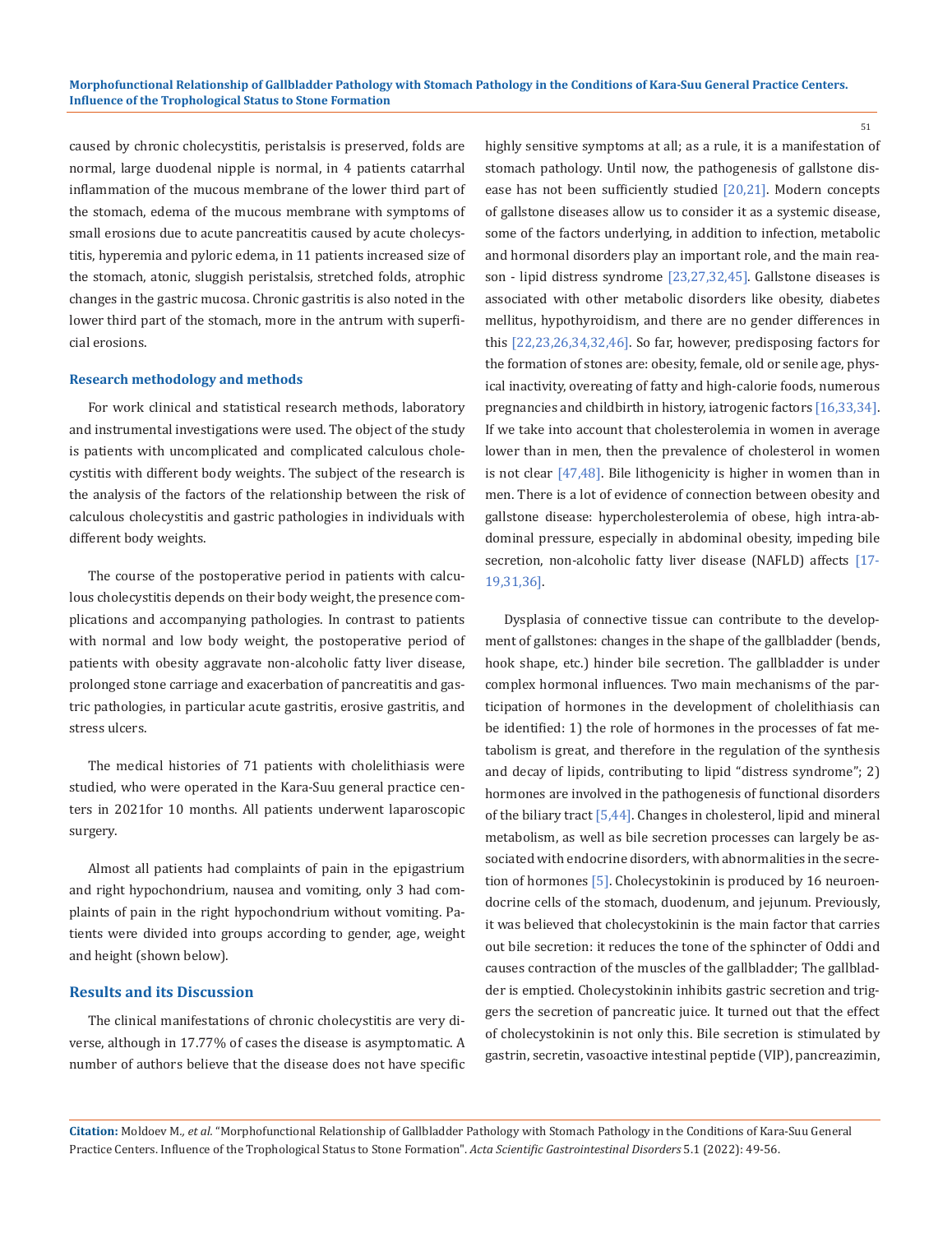#### **Morphofunctional Relationship of Gallbladder Pathology with Stomach Pathology in the Conditions of Kara-Suu General Practice Centers. Influence of the Trophological Status to Stone Formation**

insulin; inhibition of bile secretion is carried out by somatostatin, pancreatic polypeptide, anticholecystokinin, VIP, neurotensin, enkephalins, angiotensin, thyroid hormones (T3, T4). Secretin is a peptide hormone produced by S-cells of the gastric mucosa, duodenum, cells of the proximal small intestine; in chemical structure and function, secretin resembles glucagon and also inhibits insulin secretion. These hormones "help" cholecystokinin in stimulating gallbladder contraction. VIP accelerates biliary excretion and in the other hand, inhibits the contraction of the gallbladder stimulated by cholecystokinin. Somatostatin inhibits the secretion of many neuropeptides of the gastrointestinal tract (gastrin, secretin, cholecystokinin, VIP, enteroglucagon, motilin), as well as somatotropin, thyrotropin, insulin. Cortisol also decreases gallbladder motility; thyroid-stimulating hormone, thyroid hormones and insulin affect the physicochemical properties of bile. Leptin regulates the expression of the gene responsible for the secretion of cholecystokinin. A negative correlation was established between the level of adiponectin and visfatin and the occurrence of cholelithiasis. It is clear that not all hormonal factors involved in the pathogenesis of gallstone disease are already known and studied, but deviation from the norm of secretion of at least one of the listed hormones disrupts the formation of bile, regulation of the function of the gastrointestinal tract and the gastrointestinal tract [5]. Hormonal disturbances lead to gallbladder dysfunction, bile stasis and gallstones.

When conducting ultrasound, it is possible to examine the adjacent organs and determine the connection between the wall of the gastrointestinal tract and the liver parenchyma [14]. The presence of inflammation of the gallbladder and gallbladder is confirmed by biochemical and bacteriological studies [15].

 The diagram shows the distribution by sex difference, which corresponds to the global trend indicated in the literature. Out of 24 patients, there were 4 men and 20 women.

According to gender distribution: 19,7 percent are males and 80,3 percent are females.

According to the age of patients: up to 30 years-6, up to 40 years-11, up to 50 years-19, up to 60 years -17, up to 70 years-15, 80 years-3.

According to the weight of patients: up to 50 kg-1, up to 60 kg-9, up to 70 kg-13, up to 80 kg-17, up to 90 kg-19, up to 100 kg-8, over 100 kg-5.



**Chart 1:** Gender distribution.



**Chart 2:** By age.



**Chart 3:** By patient weight.

| Distribution of patients by height |              |              |  |  |  |
|------------------------------------|--------------|--------------|--|--|--|
| Under 160 cm                       | Under 170 cm | Under 180 cm |  |  |  |
| 15                                 | 23           |              |  |  |  |

**Table 1:** According to the height of patients: up to 160 cm-15; up to 170 cm-23; up to 180-7.

**Citation:** Moldoev M*., et al.* "Morphofunctional Relationship of Gallbladder Pathology with Stomach Pathology in the Conditions of Kara-Suu General Practice Centers. Influence of the Trophological Status to Stone Formation". *Acta Scientific Gastrointestinal Disorders* 5.1 (2022): 49-56.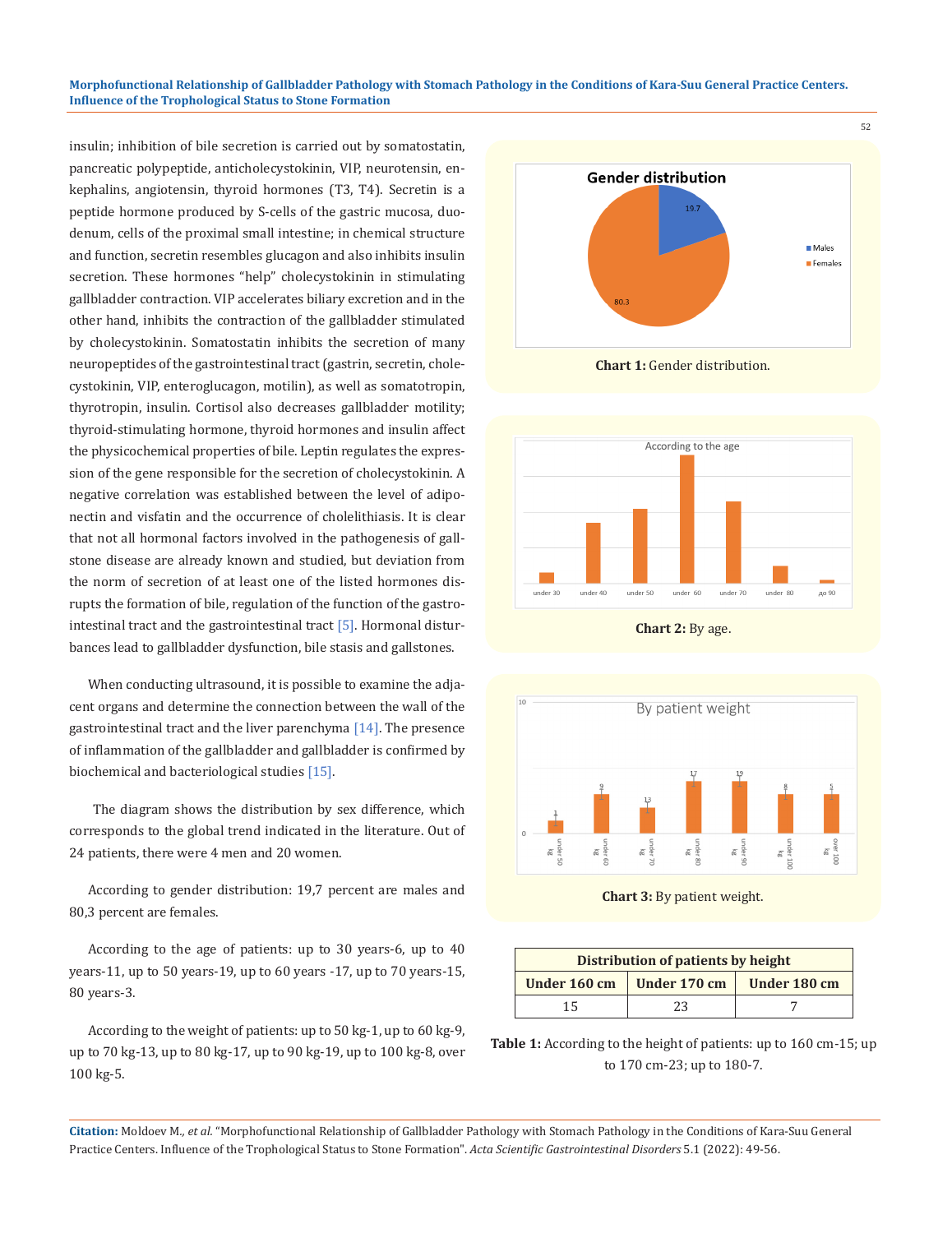#### **Morphofunctional Relationship of Gallbladder Pathology with Stomach Pathology in the Conditions of Kara-Suu General Practice Centers. Influence of the Trophological Status to Stone Formation**

To make the diagnosis, the following methods were used: clinical and anamnestic, laboratory, ultrasound, electrocardiography, patients over 60 years of age underwent an X-ray examination of the chest organs, for whom gastroscopy was performed for complaints of epigastric pain.

Out of 71 patients, only 7 gallbladder stones were detected for the first time, in 64 patients stone carriage lasted from 6 months to 5-7 years.

The chronic form of cholecystitis can worsen at any time, it is impossible to predict it and it is often manifested by the clinic feature of acute gastritis. Patients with complaints of combined pain in the right hypochondrium and epigastric region with dyspeptic disorders account for almost 80% of the total number of patients.

According to ultrasound, all patients showed calculi in the gallbladder cavity, changes in the walls of the gallbladder in the form of thickening, in 4 cases of dissection of the gallbladder wall, deformation of the gallbladder, peripubular edema, etc., in 7 patients ultrasound data of a chronic process. Among the operated patients, hypotrophy in 4.2%, normatrophy in 9.8%, hypertrophy of varying degrees in 86% of patients, and this indicates the influence of trophological status on the development of the disease, which is also confirmed by the literary data, which are indicated in the data of S. N. Styazhkina, A.A. Valinurova, A.M. Shabardina, A.I. Ayupov [12].

| Erosive | <b>Chronic</b>           | Peptic ulcer and   Cardiovascula |            | <b>Respiratory</b> | Diabetes cirrhosis | Pathology of the     |
|---------|--------------------------|----------------------------------|------------|--------------------|--------------------|----------------------|
|         | gastritis   pancreatitis | duodenal ulcer                   | rpathology | system pathology   |                    | genitourinary system |
| 41      |                          |                                  | 18         |                    |                    |                      |

**Table 2:** Сomorbidities of the examined patients.

68 patients with concomitant diseases, Erosive gastritis - 21, Chronic pancreatitis - 7, Peptic ulcer and duodenal ulcer - 3, Cardiovascularpathology - 18, Respiratory system pathology - 5, Diabetes - 6, cirrhosis - 3, Pathology of the genitourinary system - 5.

Blood test results: hemoglobin: up to 100 in 4 patients, 100-110 in 12 patients, 111-120 in 15, 121-130 in 19, 131-140 in 13, 140 and above 8.

Blood sugar test results up to 6.0 mmol/L in 14 patients, more than 6.0 mmol/L in 3 patients, the rest of the blood sugar has not been studied.

The biochemical profile: ALT of 11 patients up to 0.69 mmol/L, 13 patients had more than 0.69 mmol/L, thymol test up to 4 units in 4 patients, more than 4.0 units in 20 patients.

#### **Conclusion**

In this research the physicochemical changes in bile, gastric juice and gastric mucosa were studied and the influence of trophological status factors on the course of calculous cholecystitis and gastric pathology was assessed. The main patterns of occurrence and influence of trophological status were investigated on the development of this pathology in patients. Based on the data obtained, it was concluded that cholecystitis affects people with large and low body weight and is often combined with the pathology of adjacent organs.

An increase in body weight can lead to a change in the chemical composition of bile and functional changes in the stomach. Adequate treatment of comorbidities of the stomach and gallbladder improves all indicators of quality of life associated with the treatment of gallstone disease and dietary interventions.

The findings that cholecystitis affects people with both large and small body weight and is often combined with pathology of adjacent organs is possibly relevant to anti-aging genes that regulate various organs such as the liver lipid metabolism and bile formation. Sirtuin 1 and its repression is linked to the induction of NAFLD with relevance to cholecystitis. The role of Sirtuin 1 activators may need to consumed to reverse the induction of NAFLD and cholecystitis. Sirtuin 1 inhibitors should be avoided with the consumption of a low calorie diet to activated Sirtuin 1.

The age of stone-carrying is affecting the quality of life, as well as the timeliness of examination and treatment of gastric pathology. Adequate treatment of combined pathologies of the stomach and gallbladder improves the quality of life with any method of treating

**Citation:** Moldoev M*., et al.* "Morphofunctional Relationship of Gallbladder Pathology with Stomach Pathology in the Conditions of Kara-Suu General Practice Centers. Influence of the Trophological Status to Stone Formation". *Acta Scientific Gastrointestinal Disorders* 5.1 (2022): 49-56.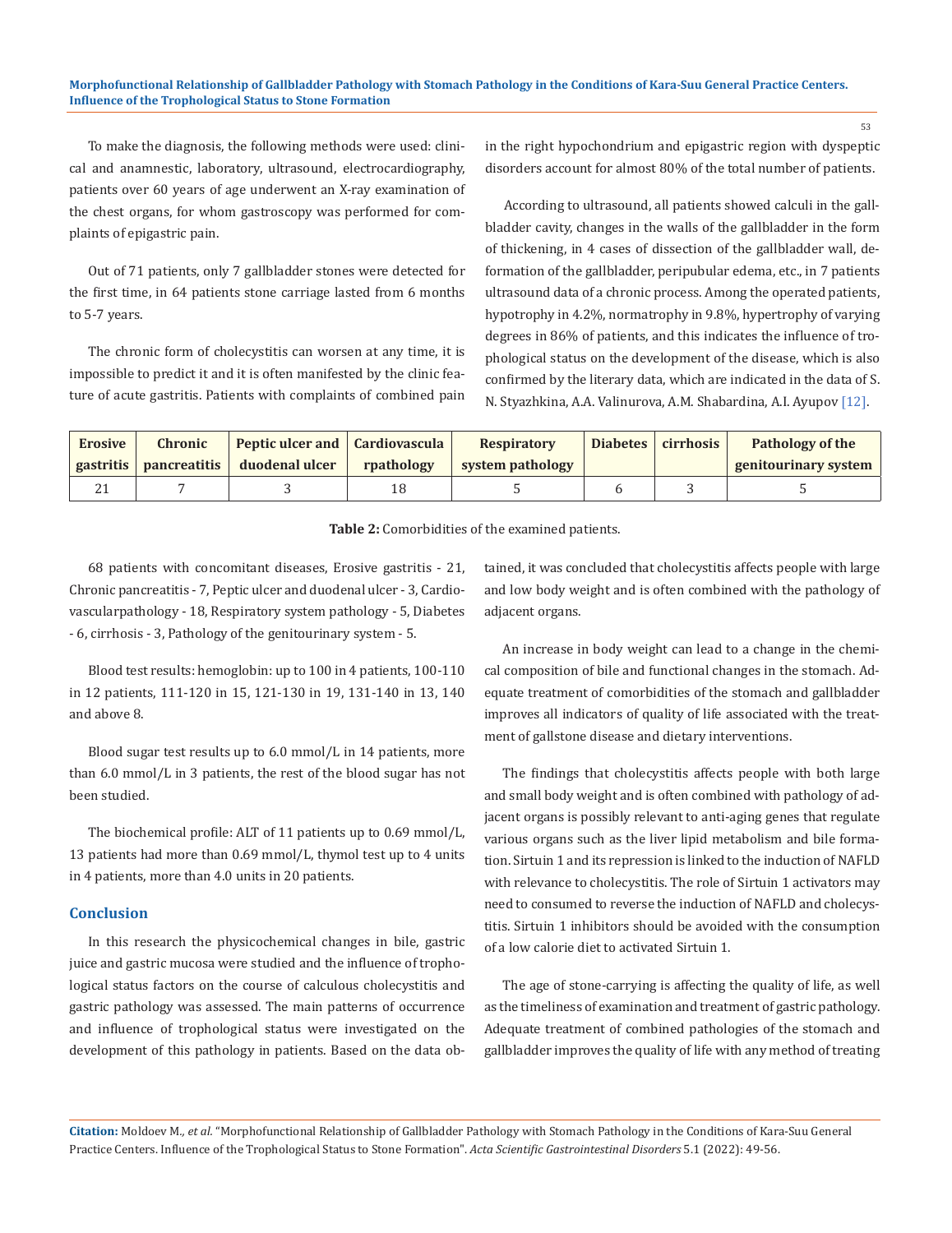gastrointestinal tract diseases and reduces the "dependence" on a strict diet. Patients with combined pain syndrome in the epigastric and right hypochondrium will be examined for the presence of pathologies of the biliary and other organs, gastroscopic examination of the stomach and duodenum will be carried out, and their secretory functions will be examined.

## **Bibliography**

- 1. [Kukosh МV and Vlasov AP. "Acute cholecystitis".](https://www.ncbi.nlm.nih.gov/pmc/articles/PMC1124163/) *The science* [\(2009\).](https://www.ncbi.nlm.nih.gov/pmc/articles/PMC1124163/)
- 2. Vahrushev YM and Hohlachev NA. "Cholelithiasis: epidemiology, risk factors, clinical features, prevention". *Archives of Internal Medicine* 3.29 (2016): 30-35.
- 3. Dadavani S. A. "Gallbladder disease". Vidar-М (2000).
- 4. Gubergriss NB. "Gallbladder disease: from classic to modern times". *Gastroenterology* (2010): 183-195.
- 5. Anisimova ЕV., *et al*. "Chronic cholecystitis in patients with different trophological status: mechanisms of occurrence and clinical features". *Russian Journal of Gastroenterology, Hepatology, Coloproctology* 3 (2014): 36-41.
- 6. Luzina EV., *et al*[. "Possible mechanisms of development of dis](https://pubmed.ncbi.nlm.nih.gov/10833888/)[eases of the biliary tract in the conditions of Transbaikalia".](https://pubmed.ncbi.nlm.nih.gov/10833888/)  *[Clinical Medicine](https://pubmed.ncbi.nlm.nih.gov/10833888/)* 4 (2000): 34-36.
- 7. Brehov EI., *et al*. "Postoperative pancreatitis as one of the reasons for the development of postcholecystectomy syndrome". Actual problems of hepatopancreatobiliary surgery: Materials of the XXI International Congress of the Association of Hepatopancreatobiliary Surgeons of the CIS countries.- Perm: ГБОУ ВПО ПГМА имени академика Е.А. Вагнера Минздрава России (2014): 145.
- 8. SN Styazhkina., *et al*. "Ayupov Chronic calculous cholecystitis is an actual socio-economic disease". *Journal of Scientific Articles*.
- 9. Dobrovolskiy SR., *et al*. "Results of using different cholecystectomy options in patients of older age groups". Surgery. Notes N.I. Pirogova 9 (2011): 11-14.
- 10. Dorofeev OV., *et al*. "Nutritional support in the perioperative period in patients with destructive cholecystitis". *Russian Open Medical Journal* 1 (2010): 19-22.
- 11. Bradea C., *et al*[. "Laparoscopic cholecystectomy in non-lithi](https://pubmed.ncbi.nlm.nih.gov/12089969/)[asis cholecystopathies. Colecistectomialaparoscopica in cole](https://pubmed.ncbi.nlm.nih.gov/12089969/)cistopatiilenelitiazice". *[Revista medico-chirurgicala a Societatii](https://pubmed.ncbi.nlm.nih.gov/12089969/)  [de Medici si Naturalisti din Iasi](https://pubmed.ncbi.nlm.nih.gov/12089969/)* 104.4 (2000): 91-93.
- 12. Krivosheev AB., *et al*[. "Non-alcoholic fatty liver disease in the](https://pubmed.ncbi.nlm.nih.gov/19690397/)  elderly". *[Experimental and Clinical Gastroenterology](https://pubmed.ncbi.nlm.nih.gov/19690397/)* 133.9 [\(2016\): 2711-2731.](https://pubmed.ncbi.nlm.nih.gov/19690397/)
- 13. Lazebnik LB., *et al*[. "Non-alcoholic fatty liver disease: clinical](https://www.mayoclinic.org/diseases-conditions/nonalcoholic-fatty-liver-disease/diagnosis-treatment/drc-20354573)  [picture, diagnosis, treatment \(recommendations for thera](https://www.mayoclinic.org/diseases-conditions/nonalcoholic-fatty-liver-disease/diagnosis-treatment/drc-20354573)pists-2nd eddition)". *[Experimental and Clinical Gastroenterol](https://www.mayoclinic.org/diseases-conditions/nonalcoholic-fatty-liver-disease/diagnosis-treatment/drc-20354573)ogy* [138.2 \(2017\): 22-37.](https://www.mayoclinic.org/diseases-conditions/nonalcoholic-fatty-liver-disease/diagnosis-treatment/drc-20354573)
- 14. Efimenko NA. "Surgical tactics for the treatment of complicated forms of gallstone disease in elderly and senile people". 3 (2011): 48-52.
- 15. Jolnerchik A Y. "Change in the age-sex structure of the group of patients who underwent cholecystectomy at the turn of the XX-XXI centuries". 6.5 (2016): 1063.
- 16. Kotelnikova LP., *et al*. "Lipid metabolism disorders and morphological changes in the liver in patients with extreme obesity". *Experimental and Clinical Gastroenterology* 130.6 (2016): 48-51.
- 17. Saveliev VS., *et al*. "Lipid Distress Syndrome. A guide for doctors". 3rd edition МаксПресс, (2010): 600.
- 18. Hohlacheva NA., *et al*. "Age and gender characteristics of the development of gallstone disease". *Archives of Internal Medicine* 27.1 (2016): 34-39.
- 19. Duncan CB., *et al*[. "Evidence-based current surgical practice:](https://pubmed.ncbi.nlm.nih.gov/22986769/)  calculous gallbladder disease". *[Journal of Gastrointestinal Sur](https://pubmed.ncbi.nlm.nih.gov/22986769/)gery* [16.11 \(2012\): 2011-2025.](https://pubmed.ncbi.nlm.nih.gov/22986769/)
- 20. [Sherlok Sh. "Diseases of the liver and biliary tract". Изд. Дом](https://www.ncbi.nlm.nih.gov/pmc/articles/PMC7315332/)  [ГЭОТАР-МЕД,](https://www.ncbi.nlm.nih.gov/pmc/articles/PMC7315332/) (2002): 859.
- 21. Chen L., *et al*[. "Epidemiology, management, and economic](https://www.ncbi.nlm.nih.gov/pmc/articles/PMC4517334/)  [evaluation of screening of gallstone disease among type 2 dia](https://www.ncbi.nlm.nih.gov/pmc/articles/PMC4517334/)betics: A systematic review". *[World Journal of Clinical Cases](https://www.ncbi.nlm.nih.gov/pmc/articles/PMC4517334/)* 3.7 [\(2015\): 599 -606.](https://www.ncbi.nlm.nih.gov/pmc/articles/PMC4517334/)
- 22. Laura M., *et al*. "Epidemiology of Gallbladder Disease: Cholelithiasis and Cancer". *Gut and Liver* 6.2. (2012): 172 -187.

**Citation:** Moldoev M*., et al.* "Morphofunctional Relationship of Gallbladder Pathology with Stomach Pathology in the Conditions of Kara-Suu General Practice Centers. Influence of the Trophological Status to Stone Formation". *Acta Scientific Gastrointestinal Disorders* 5.1 (2022): 49-56.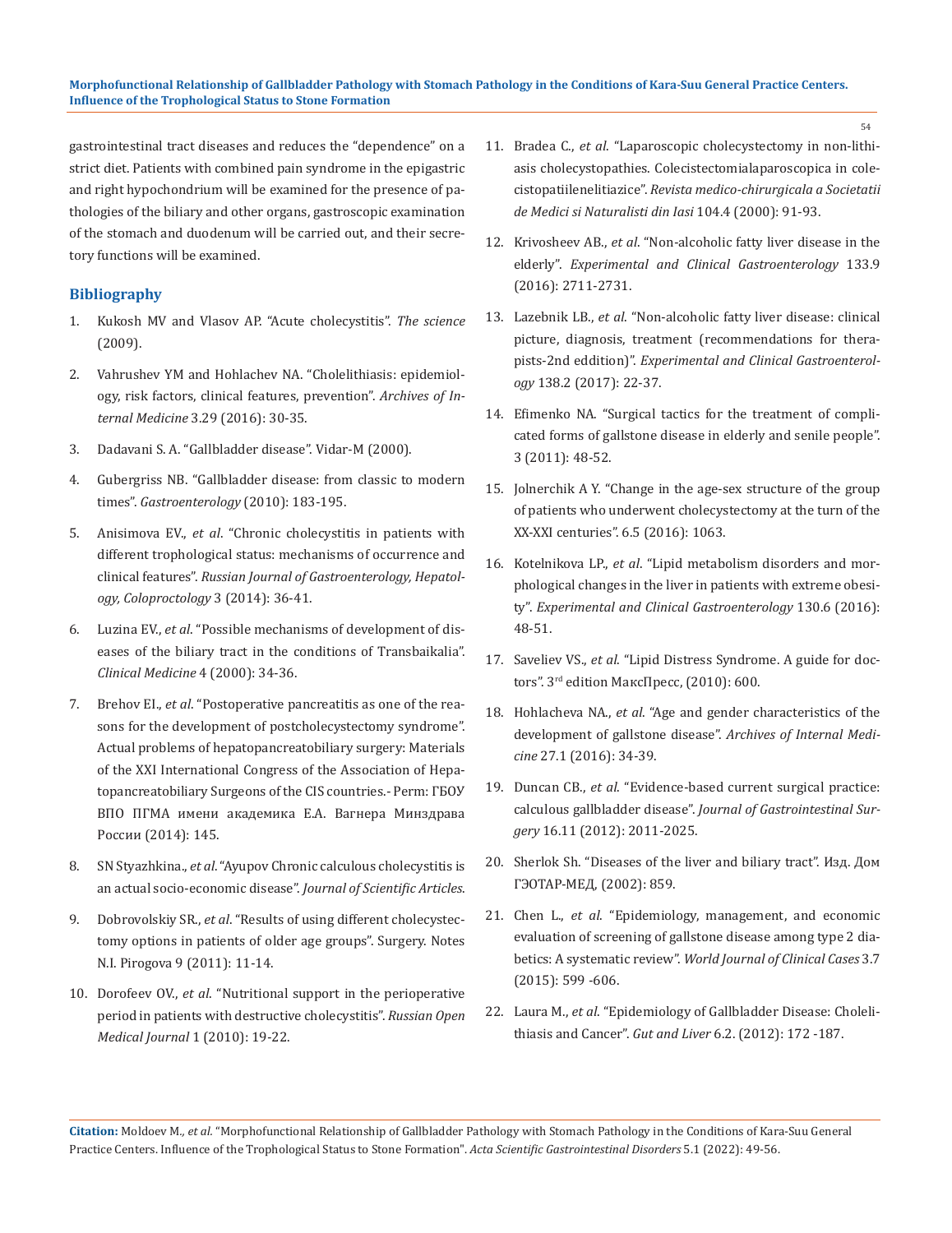- 23. Fracanzani AL., *et al*. "Gallstone disease is associated with more severe liver damage in patients with non-alcoholic fatty liver disease". *PLoS One* 7.7 (2012): 1183.
- 24. Koebnick C., *et al*. "Pediatric obesity and gallstone disease". *Journal of Pediatric Gastroenterology and Nutrition* 5.3 (2012): 328-333.
- 25. Baykova OA., *et al*. "Clinical and functional manifestations of biliary dyskinesias in women". Topical issues of biomedical and clinical anthropology, Material Science conference Krasnoyarsk 117-118.
- 26. Grigor'eva IN., *et al*. "Frequency combination of a gallstone disease and diabetes".
- *27. Klin Gastroenterol Journal* 4 (2011): 99-102.
- 28. Khan MH., *et al*. "Frequency of biliary complications after laparoscopic cholecystectomy detected by ERCP: experience at a large tertiary referral center". *Klin Gastroenterol Journal* 65.2 (2007): 247-252.
- 29. Liew PL., *et al*. "Fatty liver disease: predictors of nonalcoholic steatohepatitis and gallbladder disease in morbid obesity". *Obesity Surgery* 18.7 (2008): 847-853.
- 30. Bonfrate L., *et al*. "Obesity and the risk and prognosis of gallstone disease and pancreatitis". *Best Practice and Research Clinical Gastroenterology* 28.4 (2014): 623-635.
- 31. Reshetnyak VI. "Concept of the pathogenesis and treatment of cholelithiasis. *World Journal of Hepatology* 4.2 (2012): 18-34.
- 32. Scollay JM., *et al*. "Mortality associated with the treatment of gallstone disease: a 10- year contemporary national experience". *World Journal of Surgery* 35.3 (2011): 643-647.
- 33. Skouras C., *et al*. "Is early laparoscopic cholecystectomy for acute cholecystitis preferable to delayed surgery? Best evidence topic (BET)". *International Journal of Surgery* 10.5 (2012): 250-258.
- 34. Portincasa P., *et al*. "Therapy of gallstone disease: What it was, what it is, what it will be". *World Journal of Gastrointestinal Pharmacology and Therapeutics* 3.2 (2012): 7-20.
- 35. Qin J., *et al*. "Study on the characteristics of inheritance and epidemiology in one pedigree with gallstone disease. Zhonghua Liu Xing Bing Xue Za Zhi 26.6 (2005): 448-450.
- 36. Sonne DP., *et al*. "Bile acid sequestrants in type 2 diabetes: potential effects on GLP1 secretion". *European Journal of Endocrinology* 171.2 (2014): 47-65.
- 37. Gulubov VV., *et al*. "Endocrine cells in the human common bile duct in patients with obstructive jaundice". *Hepatogastroenterology* 59.113 (2012): 26-30.
- 38. Sodhi JS., *et al*. "Prevalence of gallstone disease in patients with type 2 diabetes and the risk factors in North Indian population: A case control study". *Indian Journal of Gastroenterology* 33.6 (2014): 507-511.
- 39. Alawneh I. "Acute noncalculous Cholecystitis in Burns". Brit. J. / Surg.-1978.-№4.-P.243-245.
- 40. Stinton LM., *et al*[. "Epidemiology of Gallbladder Disease: Cho](https://www.ncbi.nlm.nih.gov/pmc/articles/PMC3343155/)[lelithiasis and cancer".](https://www.ncbi.nlm.nih.gov/pmc/articles/PMC3343155/) *Gut and Liver* 6.2 (2012): 172-187.
- 41. Wang W., *et al*[. "The Association of Gallstone Disease and Dia](https://pubmed.ncbi.nlm.nih.gov/25228184/)betes Mellitus". *[Saudi Medical Journal](https://pubmed.ncbi.nlm.nih.gov/25228184/)* 35.9 (2014): 1005-1012.
- 42. Zhang Y., *et al*[. "Endoscopic-Laparoscopic cholecystolithotomy](https://www.ncbi.nlm.nih.gov/pmc/articles/PMC5054953/)  [in treatment of cholecystolithiasis compared with traditional](https://www.ncbi.nlm.nih.gov/pmc/articles/PMC5054953/)  laparoscopic cholecystectomy". *[Surgical Laparoscopy Endos](https://www.ncbi.nlm.nih.gov/pmc/articles/PMC5054953/)[copy and Percutaneous Techniques](https://www.ncbi.nlm.nih.gov/pmc/articles/PMC5054953/)* 26.5 (2016): 377-380.
- 43. Parmeggiani D., *et al*[. "Biliary tract injuries during laparoscop](https://pubmed.ncbi.nlm.nih.gov/20298660/)[ic cholecystectomy: three case reports and literature review".](https://pubmed.ncbi.nlm.nih.gov/20298660/)  *[Giornale di chirurgia](https://pubmed.ncbi.nlm.nih.gov/20298660/)* 31.1-2 (2016): 16-19.
- 44. Pradhan G., *et al*[. "Ghrelin: much more than a hunger hor](https://pubmed.ncbi.nlm.nih.gov/24100676/)mone". *[Current Opinion in Clinical Nutrition and Metabolic Care](https://pubmed.ncbi.nlm.nih.gov/24100676/)*  [16.6 \(2013\): 619-624.](https://pubmed.ncbi.nlm.nih.gov/24100676/)
- 45. Glenn F., "Epidemiology of gallstone disease". *Gastroenterology* 79 (1978): 76-80.
- 46. Yoo EH., *et al*[. "The prevalence and risk factors for gallstone](https://www.ncbi.nlm.nih.gov/pmc/articles/PMC4270735/)  disease". *[Clinical Chemistry and Laboratory Medicine](https://www.ncbi.nlm.nih.gov/pmc/articles/PMC4270735/)* 47.7 [\(2009\): 795-807.](https://www.ncbi.nlm.nih.gov/pmc/articles/PMC4270735/)
- 47. ["Anti-Aging Genes Improve Appetite Regulation and Reverse](https://www.scirp.org/journal/paperinformation.aspx?paperid=63098)  [Cell Senescence and Apoptosis in Global Populations".](https://www.scirp.org/journal/paperinformation.aspx?paperid=63098) *Advanc[es in Aging Research](https://www.scirp.org/journal/paperinformation.aspx?paperid=63098)* 5 (2016): 9-26.
- 48. ["Single Gene Inactivation with Implications to Diabetes and](https://clinical-epigenetics.imedpub.com/single-gene-inactivation-with-implications-to-diabetes-and-multiple-organ-dysfunction-syndrome.php?aid=19853)  [Multiple Organ Dysfunction Syndrome".](https://clinical-epigenetics.imedpub.com/single-gene-inactivation-with-implications-to-diabetes-and-multiple-organ-dysfunction-syndrome.php?aid=19853) *Journal of Clinical Epigenetics* [3.3 \(2017\): 24.](https://clinical-epigenetics.imedpub.com/single-gene-inactivation-with-implications-to-diabetes-and-multiple-organ-dysfunction-syndrome.php?aid=19853)

**Citation:** Moldoev M*., et al.* "Morphofunctional Relationship of Gallbladder Pathology with Stomach Pathology in the Conditions of Kara-Suu General Practice Centers. Influence of the Trophological Status to Stone Formation". *Acta Scientific Gastrointestinal Disorders* 5.1 (2022): 49-56.